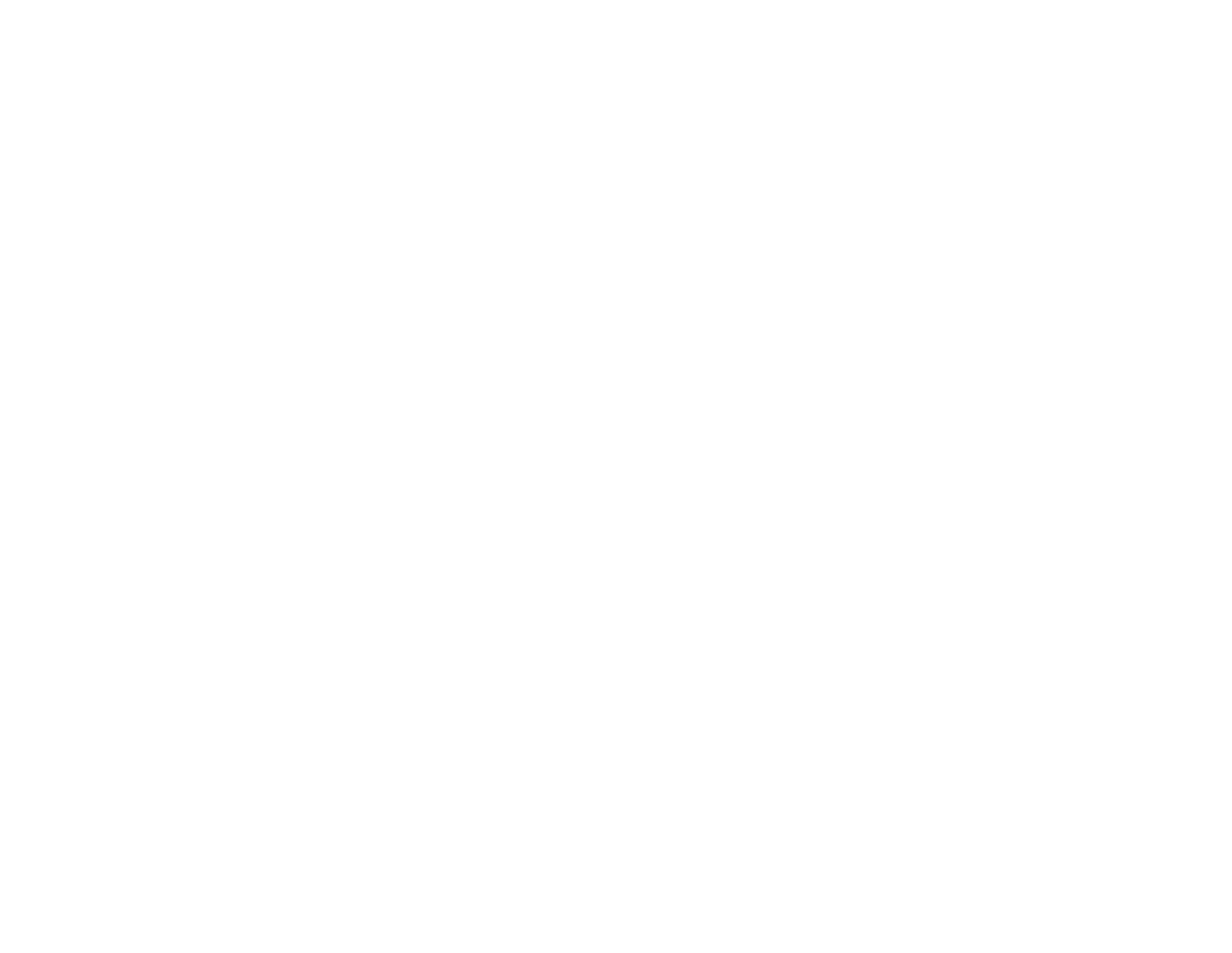# Table of Contents

Introduction

Birth Defects

Cancer and Leukemia

Respiratory Illness

Conclusion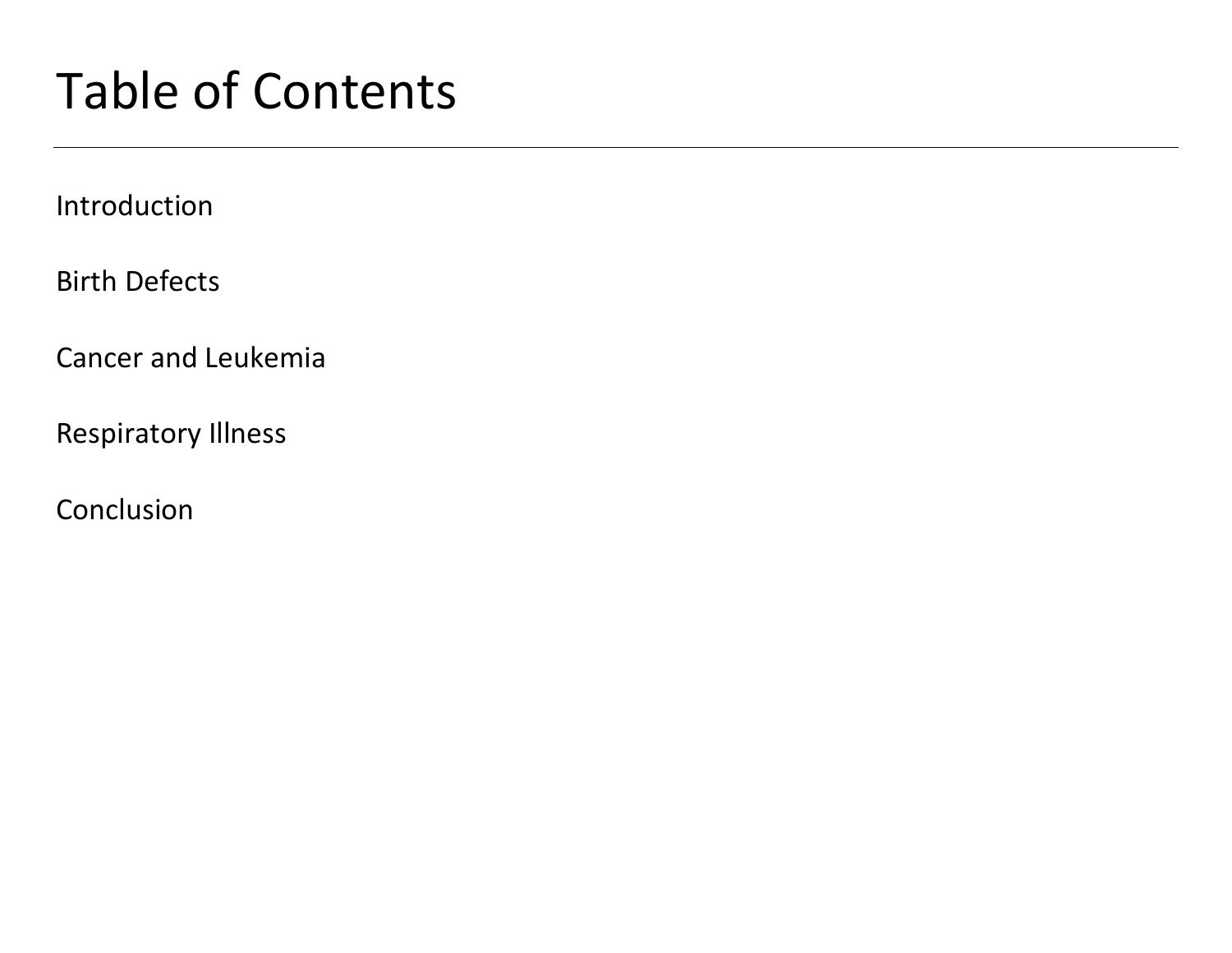### Introduction

The aim of this report is to compile existing health data from our community to identify trends for comparison between the health profiles of Staten Island residents and those of residents of other boroughs in New York City. The proximity of the Fresh Kills Landfill to dense residential areas has been of particular concern to me, and the higher-than-average rates of certain cancers, respiratory illnesses, and developmental disorders that have been concentrated in this area were the impetus for putting together a comprehensive report on the state of physical health of Staten Islanders.

As any resident of Staten Island and most of the medical community are already aware, the overwhelming anecdotal evidence over the last several generations has suggested a causal relationship between the Fresh Kills landfill and adverse health effects on the surrounding residents. Over the years, some studies have vindicated the anecdotal evidence and others have downplayed it. Much of the research that we have seen has produced results that are nothing short of alarming. As you'll see in this report, even since the early 1980's, a comprehensive study indicated that there had been "massive amounts of chemical waste" dumped at Fresh Kills. Similarly disconcerting was a study almost two decades old which raised many red flags about the incidents of respiratory illness in the surrounding areas. 16 years later, we're still seeing reports on a regular basis about the health hazards that those who worked at Ground Zero were exposed to; it's of great concern to Staten Islanders particularly, considering that the World Trade Center debris was dumped at the landfill site.

None of the publicly released studies have taken a holistic view of the potential health effects of the Fresh Kills landfill on the surrounding residential population, including the ancillary activities, such as trucking debris to and from the site, that have been studied and identified in other locales as having contributed to local environmental pollution, resulting in adverse health effects on residents of the surrounding communities.

For more than a decade, the methane gas that continues to be vented from the now-closed Fresh Kills landfill has been sold to energy companies and has generated tens of millions of dollars in revenue for the City of New York. The revenue is not specifically earmarked and tracked, but is instead funneled into a general fund and spent across the city. As reported by the Department of Sanitation in 2011, the methane gas was generating \$1 million each month. Of the tens of millions of dollars that have been generated by the vented gas: zero have been allocated to study the health effects of the Fresh Kills landfill on the local population; zero have been allocated to invest in air quality monitoring stations at the site and surrounding residential areas; zero have been allocated to fund screenings for certain types of cancers, birth defects, respiratory disorders, or developmental disorders, all of which manifest in higher concentrations on Staten Island than they do in any other borough of New York City.

It is my position that the revenue generated by the gas emissions at the former Fresh Kills landfill should be remitted to a fund created specifically for research, monitoring, health screenings, and health initiatives related to the potential effects the landfill has had on the local population over the more than half a century that it was in full operation, and the more recent years, leading up through the present time, during which gases have continued to be vented and sold from the site. This research will then serve as a follow-up to the preliminary study that was done in the 1990s.

Defe

Respectfully yours, **Joseph C. Borelli Council Member 51st District**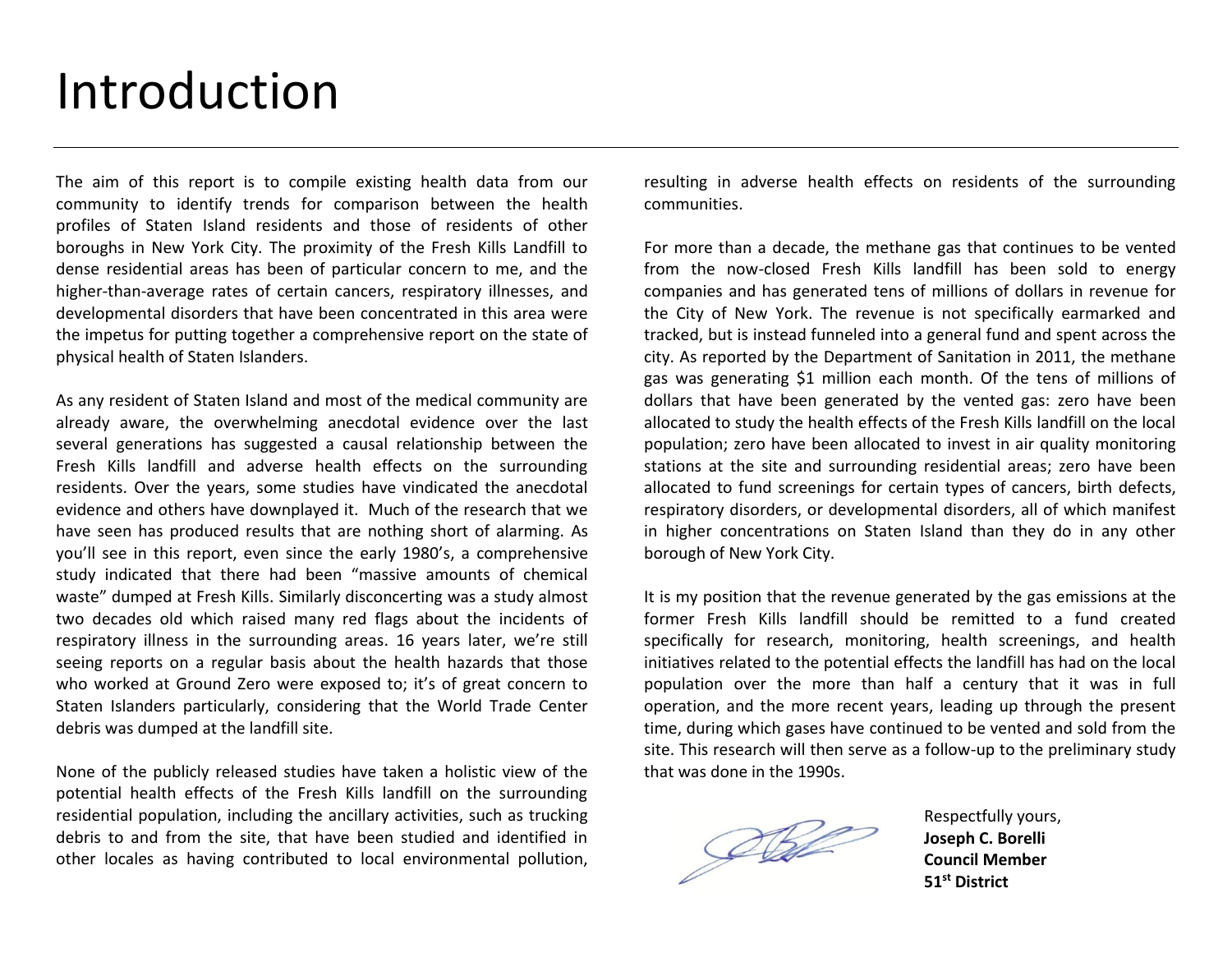# Fresh Kills Landfill History

The City of New York established the Fresh Kills Landfill in 1948, before there was any large-scale development on the west shore of Staten Island. The Fresh Kills site, naturally, was primarily tidal creeks and coastal marsh. By 1955, Fresh Kills Landfill was the largest landfill in the world, serving as the principal landfill for household herbage collected in New York City.

In the mid-1980's, at its peak of operation, Fresh Kills Landfill received as much as 29,000 tons of trash per day. The landfill's four mounds on the site are made up of approximately 150 million tons of solid waste.

Although New York City had a large number of operating landfills in the latter half of the  $20<sup>th</sup>$  century throughout the five boroughs, many were closed as new landfill and environmental regulations came into effect, but Fresh Kills Landfill remained open. This was the result of an agreement between the State of New York and the City of New York, in which Fresh Kills site was retrofitted to meet the new regulations.

By 1991, Fresh Kills Landfill was New York City's only operating landfill receiving residential garbage.

As a result of strong community pressure, a state law was passed in 1996 requiring that the landfill cease accepting solid waste by the end of 2001. By 1997, two of the four landfill mounds were closed and covered with a thick, impermeable cap. The landfill received its last barge of garbage on March 22, 2001.

After the World Trade Center attack on September 11, 2001, the State of New York temporarily suspended the closing of the landfill to allow for the handling of materials from the World Trade Center site.

Dumping was only conducted on the West Mound, and no other materials were brought to the site during this period.

During the ten-month recovery effort, rescue workers carefully screened and sifted the 1.2 million tons of material that came from the World Trade Center site to the Fresh Kills site. The search effort did not end until all discernible remains and effects were removed and taken to the New York City Medical Examiner's office for identification and safekeeping. After officials determined the process of retrieval had been exhaustive and complete, the screened and sifted World Trade Center materials remaining at the Fresh Kills site were placed in a 48-arce area immediately adjacent to the recovery site on the West Mound. A layer of clean soil, at least one foot deep, was placed in this area prior to placement of the screened materials, and afterward it was covered with additional clean soil to protect the site and control erosion.

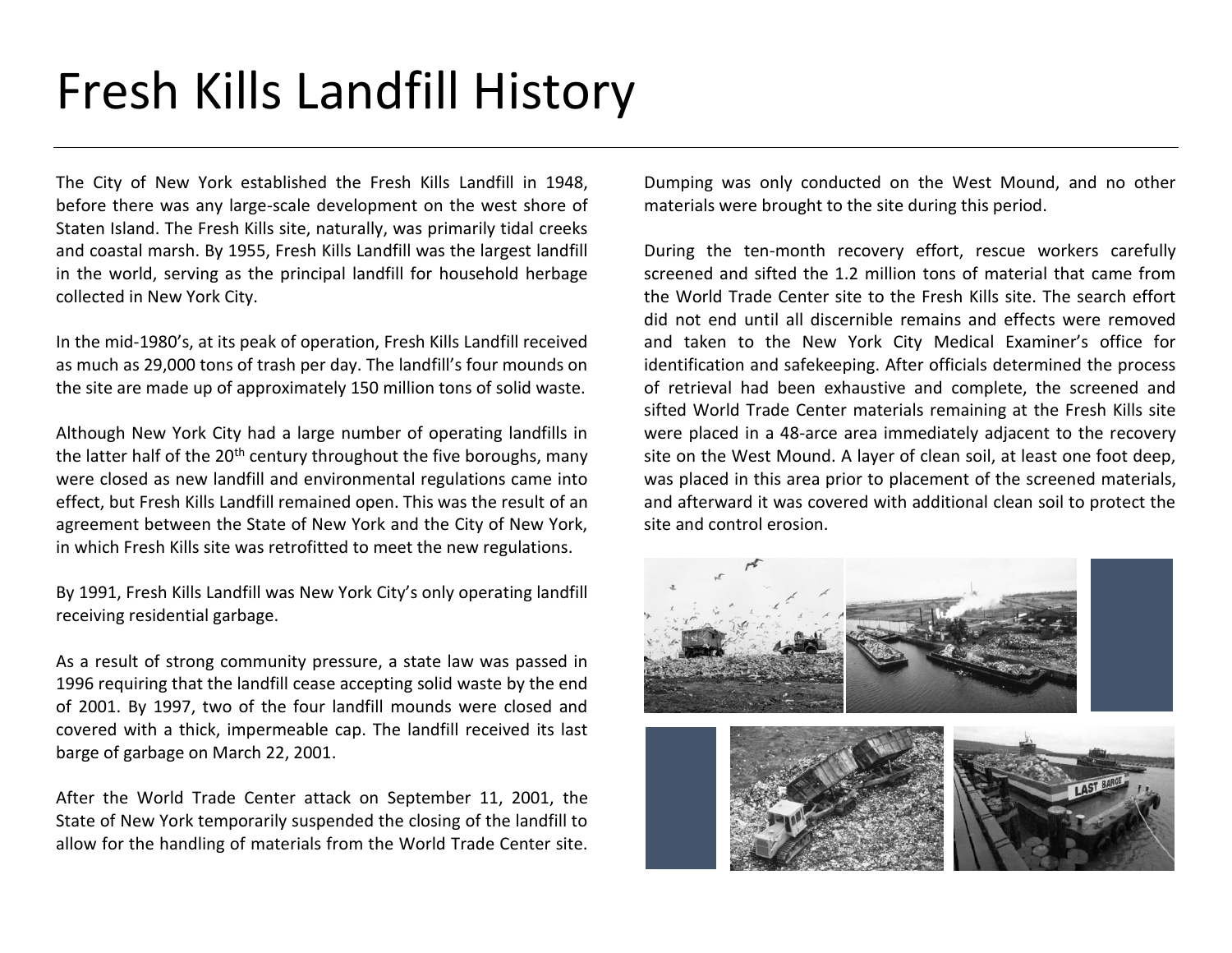### **Types of birth defects identified in this report:** Anencephaly, Cleft Palate, Down syndrome, and Hypospadias

- **A study by Geshwind et al., which investigated the risk of congenital malformations in the vicinity of 590 hazardous waste sites in New York State, found a 12% increase in congenital malformations in people living within 1 mile of a site.** Higher risks were also found for malformations of the nervous system, musculoskeletal system, and integument (skin, hair, and nails).
- **Additionally, a dose-response relationship (higher risks with higher exposure) was reported between estimated hazard potential of the site and risk of malformation, adding support to a possible causal relationship.** (61) (Environmental Health Perspectives: Vol 108, Supplement 1, pg. 109)





Down syndrome | *Credit: US National Library of Medicine*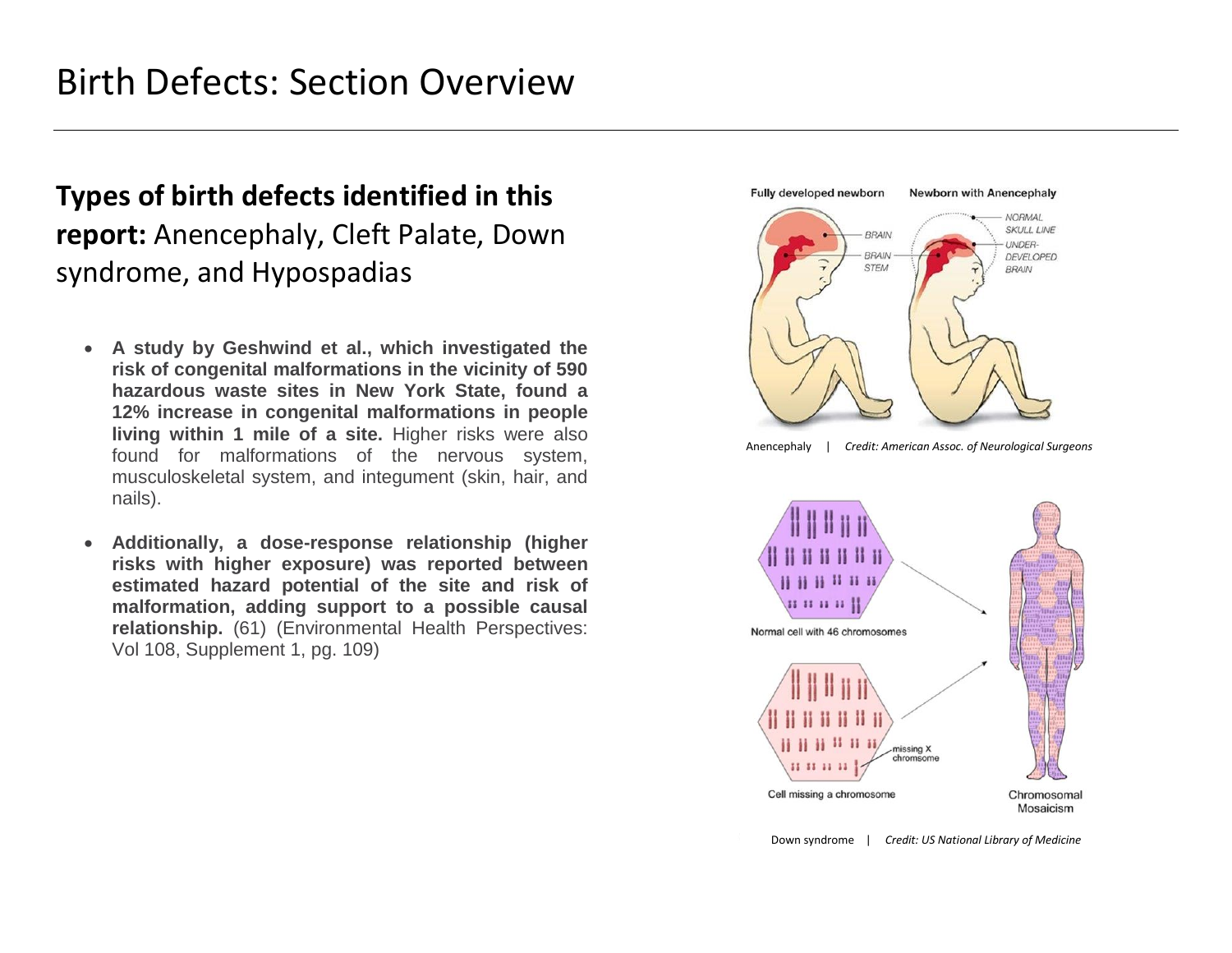#### **What is Anencephaly?**

Anencephaly is a condition that prevents the normal development of the brain and the bones of the skull. This condition results when a structure called the neural tube fails to close during the first few weeks of embryonic development. The neural tube is a layer of cells that ultimately develops into the brain and spinal cord. Because anencephaly is caused by abnormalities of the neural tube, it is classified as a neural tube defect.

Because the neural tube fails to close properly, the developing brain and spinal cord are exposed to the amniotic fluid that surrounds the fetus in the womb. This exposure causes the nervous system tissue to break down (degenerate). As a result, people with anencephaly are missing large parts of the brain called the cerebrum and cerebellum. These brain regions are necessary for thinking, hearing, vision, emotion, and coordinating movement. The bones of the skull are also missing or incompletely formed.

Because these nervous system abnormalities are so severe, almost all babies with anencephaly die before birth or within a few hours or days after birth.



*Source: NYS DOH Community Health Portal*

- Case-control studying 590 waste sites in New York State. **Found increased risk for all malformations (12%), integument system, nervous system, musculoskeletal.**
- Case-control study of 21 sites in 5 European countries. **Study found an increased risk for all malformations (33%), NTD, cardiac defects.**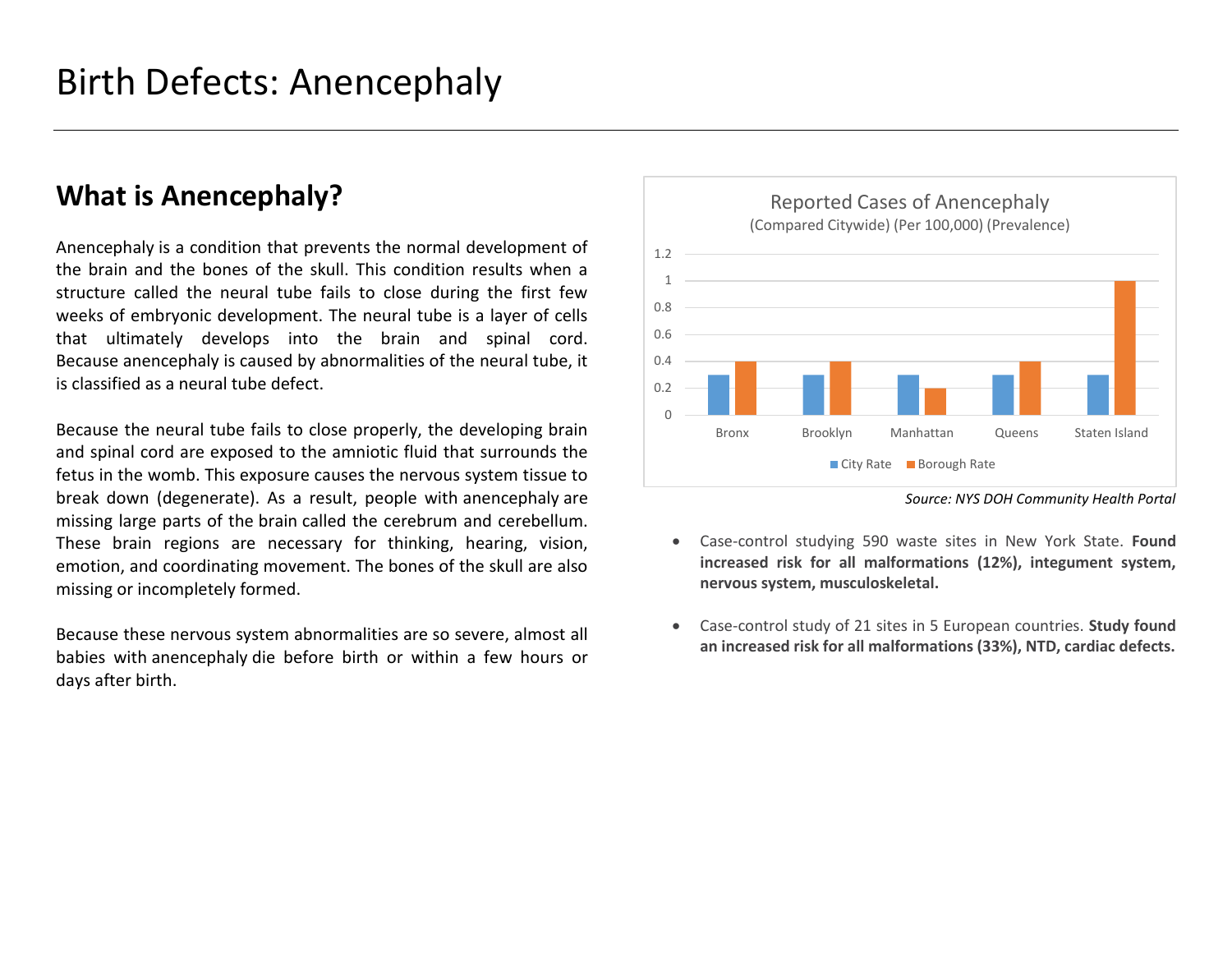#### **What is Cleft Palate?**

The roof of the mouth (palate) is formed between the sixth and ninth weeks of pregnancy. A cleft palate happens if the tissue that makes up the roof of the mouth does not join completely during pregnancy. For some babies, both the front and back parts of the palate are open. For other babies, only part of the palate is open.

Children with a cleft lip with or without a cleft palate or a cleft palate alone often have problems with feeding and speaking clearly and can have ear infections. They also might have hearing problems and problems with their teeth.



Cleft Palate



*Source: NYC DOH Community Health Portal*

- Case-control studying exposure index based on fraction of water supply in household from contaminated wells. **Study found an increase in eye/ear anomalies, CNS/chromosomal/cleft anomalies; perinatal deaths; kidney/urinary tract disorders, lung/respiratory disorders.**
- Case-control studying 590 waste sites in New York State. **Found increased risk for all malformations (12%), integument system, nervous system, musculoskeletal.**
- Case-control study of 21 sites in 5 European countries. **Study found an increased risk for all malformations (33%), NTD, cardiac defects.**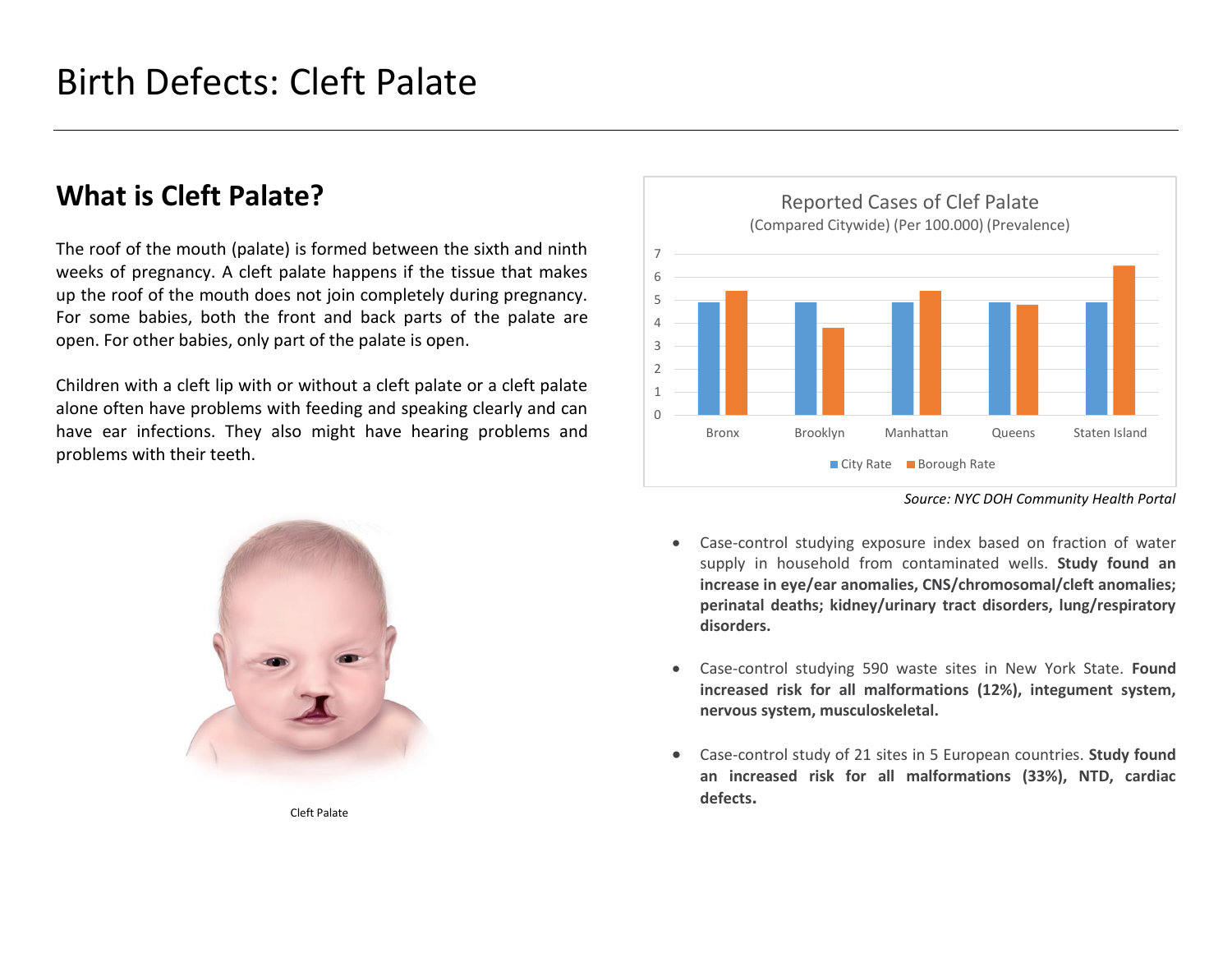#### **What is Down syndrome?**

Down syndrome is a chromosomal condition that is associated with intellectual disability, a characteristic facial appearance, and weak muscle tone (hypotonia) in infancy. All affected individuals experience cognitive delays, but the intellectual disability is usually mild to moderate.

People with Down syndrome may have a variety of birth defects. About half of all affected children are born with a heart defect. Digestive abnormalities, such as a blockage of the intestine, are less common. They also have an increased risk of developing several medical conditions. These include gastroesophageal reflux, which is a backflow of acidic stomach contents into the esophagus, and celiac disease, which is an intolerance of a wheat protein called gluten. About 15 percent of people with Down syndrome have an underactive thyroid gland (hypothyroidism). Individuals with Down syndrome also have an increased risk of hearing and vision problems.

Delayed development and behavioral problems are often reported in children with Down syndrome. Affected individuals' speech and language develop later and more slowly than in children without Down syndrome, and affected individuals' speech may be more difficult to understand. Behavioral issues can include attention problems, obsessive/compulsive behavior, and stubbornness or tantrums.



*Source: NYC DOH Community Health Portal*

- Case-control studying exposure index based on fraction of water supply in household from contaminated wells. **Study found an increase in eye/ear anomalies, CNS/chromosomal/cleft anomalies; perinatal deaths; kidney/urinary tract disorders, lung/respiratory disorders.**
- Case-control studying 590 waste sites in New York State. **Found increased risk for all malformations (12%), integument system, nervous system, musculoskeletal.**
- Case-control study of 21 sites in 5 European countries. **Study found an increased risk for all malformations (33%), NTD, cardiac defects.**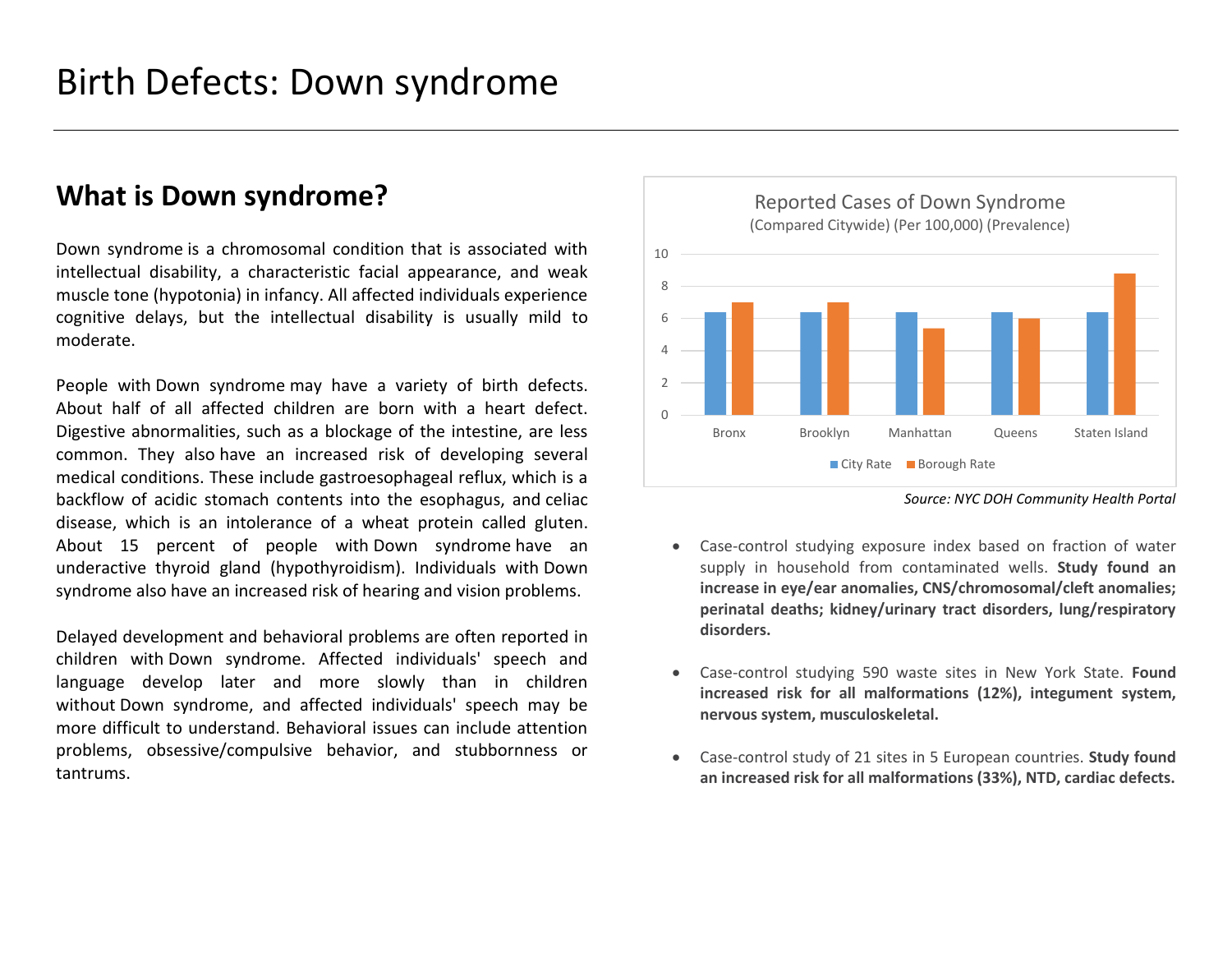#### **What is Hypospadias?**

Hypospadias is a birth defect in boys in which the opening of the urethra is not located at the tip of the penis. In boys with hypospadias, the urethra forms abnormally during weeks 8–14 of pregnancy. The abnormal opening can form anywhere from just below the end of the penis to the scrotum. There are different degrees of hypospadias; some can be minor and some more severe.

The type of hypospadias a boy has depends on the location of the opening of the urethra:

- **Subcoronal:** The opening of the urethra is located somewhere near the head of the penis.
- •
- **Midshaft:** The opening of the urethra is located along the shaft of the penis.
- •
- **Penoscrotal:** The opening of the urethra is located where the penis and scrotum meet.

Boys with hypospadias can sometimes have a curved penis. They could have problems with abnormal spraying of urine and might have to sit to urinate. In some boys with hypospadias, the testicle has not fully descended into the scrotum. If hypospadias is not treated, it can lead to problems later in life, such as difficulty performing sexual intercourse or difficulty urinating while standing.



*Source: NYC DOH Community Health Portal*

- Case-control studying exposure index based on fraction of water supply in household from contaminated wells. **Study found an increase in eye/ear anomalies, CNS/chromosomal/cleft anomalies; perinatal deaths; kidney/urinary tract disorders, lung/respiratory disorders.**
- Case-control studying 590 waste sites in New York State. **Found increased risk for all malformations (12%), integument system, nervous system, musculoskeletal.**
- Case-control study of 21 sites in 5 European countries. **Study found an increased risk for all malformations (33%), NTD, cardiac defects.**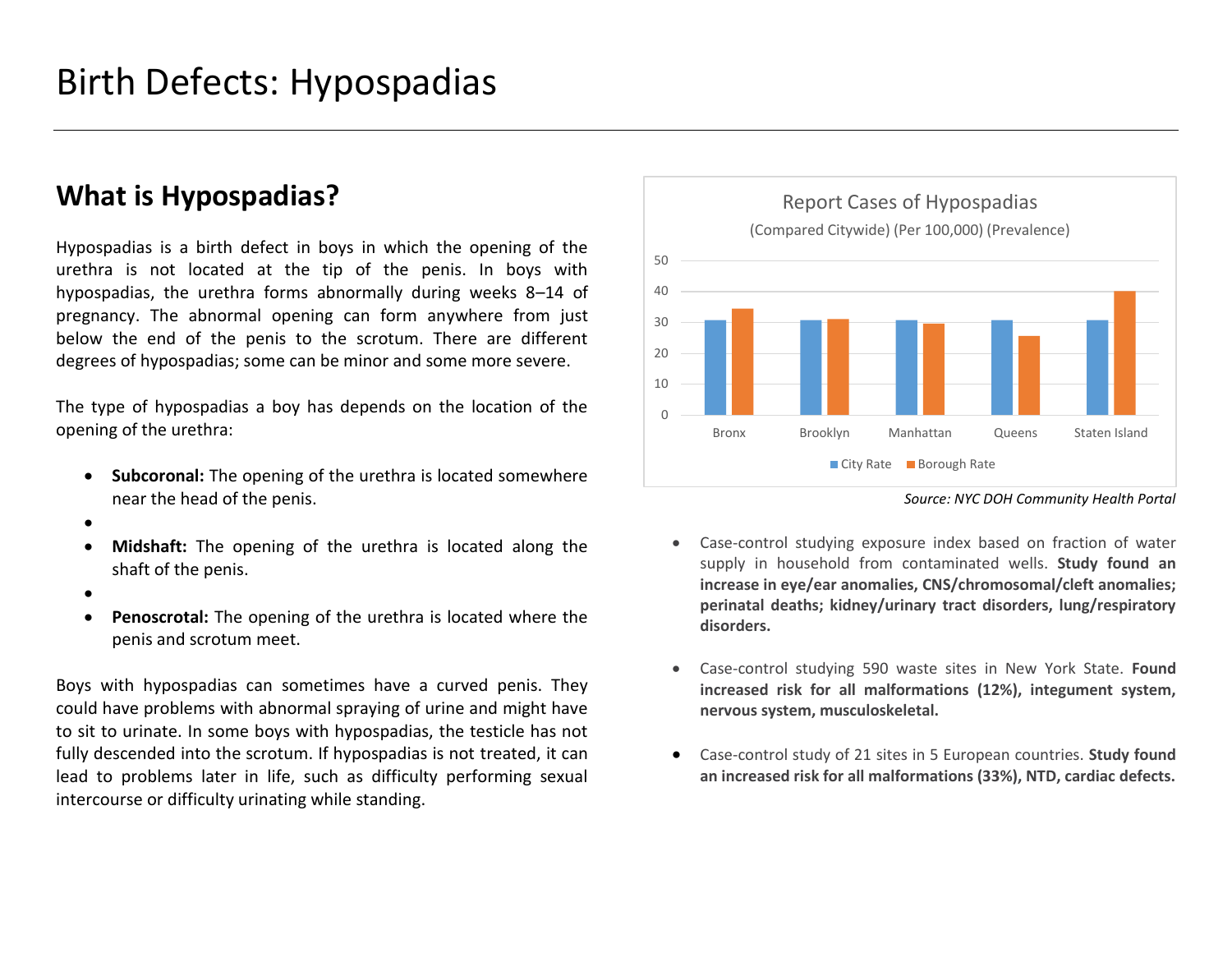### Cancer and Leukemia: Section Overview

#### **Types of cancer identified in this report:**

Bladder Cancer, Breast Cancer in Females Over 50, Lung and Bronchus Cancer, Pancreatic Cancer, and Thyroid Cancer; Additionally, two forms of Leukemia were identified: Acute Myeloid Leukemia and Chronic Lymphocytic Leukemia

**Increased Prevalence of Cancer as a Result of Groundwater Contamination**

Although landfills are designed to contain wastes in confined areas, chemicals in landfills can contaminate groundwater through a process called "leaching." By this process, chemicals in waste gradually dissolve into the rain water and snow-melt that flows through landfills. The resulting contaminated water, commonly referred to as "leachate," can then enter local surface waters and groundwater. Like most landfills constructed in the 1940s, **the Fresh Kills Landfill was not designed with a liner or any other form of leachate control. Thus, for many years, untreated leachate from the landfill flowed directly into local surface waters and groundwater.**

A leachate treatment plant at the Fresh Kills Landfill currently treats most of the leachate generated on site and is capable of treating more than 1,000,000 gallons of leachate a day (Nabovi, 1999).

**Before this treatment plant operated, a study estimated that at least 85 % of the leachate generated in the landfill eventually discharged into local surface waters and less than 15 % of the leachate leaked into deeper groundwater layers (IT, 1993b).**

Although Staten Island residents clearly do not drink contaminated groundwater, a small number of residents who live near the Fresh Kills Landfill might come into contact with site-related contaminants through the use of groundwater for non-drinking purposes. According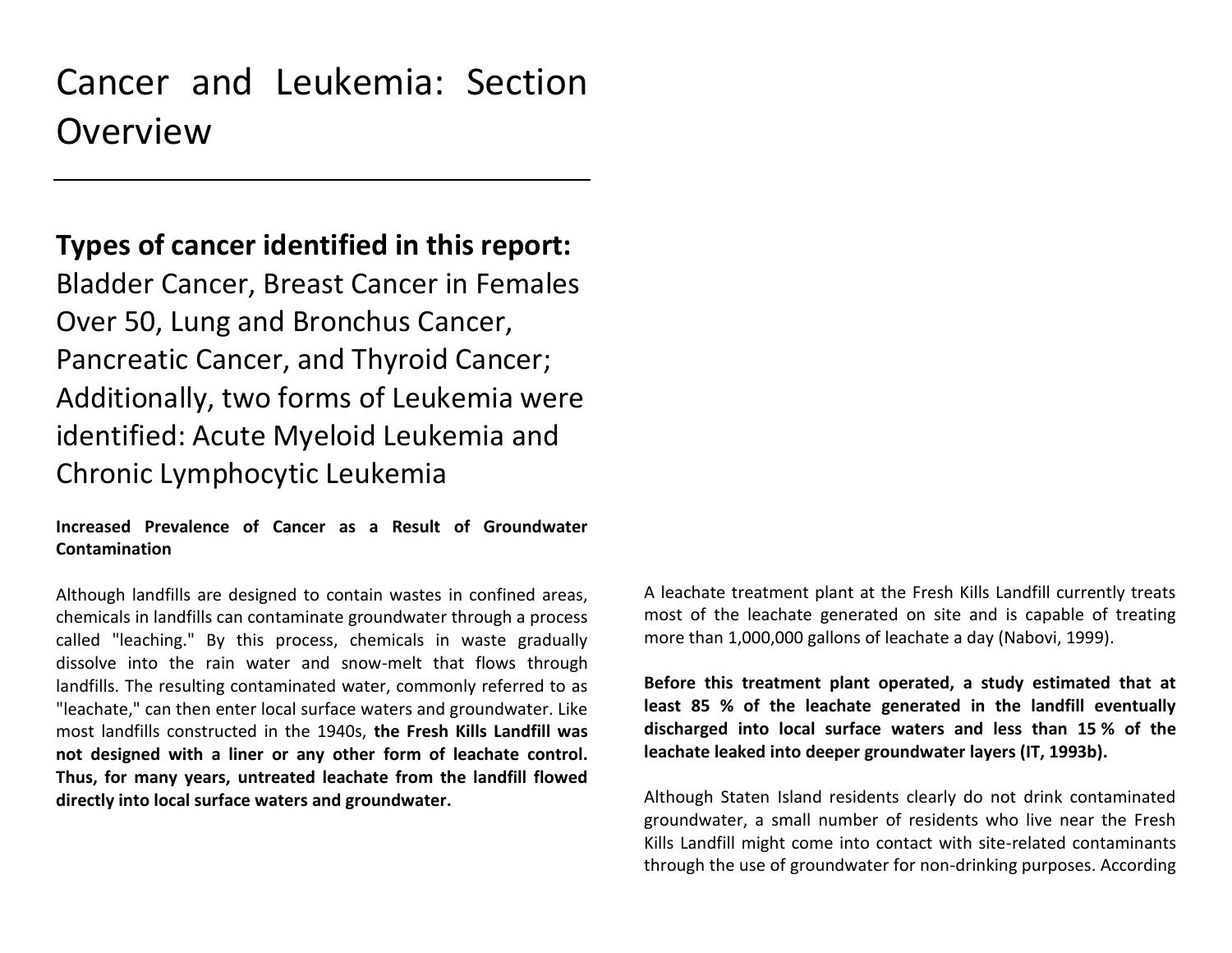to a private well survey done in the 1990s, only five private wells within 1 mile of the Fresh Kills Landfill property boundary appeared to be viable sources of non-potable groundwater (IT, 1991a). One well (actually, a system of wells) was used to fill a pond at the South Shore Country Club, another well is used to wash trucks at the Fresh Kills Landfill, and the owner of the other well could not be located.

For two private wells, non-drinking use of groundwater seems possible, but usage data for these wells are either limited or conflicting. First, the Great Kills Swim Club, located southeast of the Fresh Kills Landfill and the Brookfield Avenue Landfill, has a groundwater well. One study reported the well had been abandoned (IT, 1991a), but another study reported the well was being used to fill a pool (NYCDEP, 1998). Second, a private well at a residence near the Great Kills Swim Club has reportedly been used for irrigation purposes, but the frequency of well use is not known. An environmental consulting company recently sampled both of these wells. As detailed in the Public Health Assessment (PHA) for the Brookfield Avenue Landfill (ATSDR, 1999a), a small number of contaminants were found in both wells, but not at levels that would pose health hazards for non-drinking purposes.

A common finding among the various monitoring efforts is that **many pollutants have elevated concentrations in the surface waters and sediment near the Fresh Kills Landfill**. For a sense of the levels of contamination, Tables 8 and 9 summarize the results of a recent sampling study of **surface waters and sediments, respectively.** 

**According to the tables, surface waters and sediment near the Fresh Kills Landfill are contaminated with elevated levels of inorganics (e.g., ammonia and sulfates) and numerous metals (e.g., arsenic, barium, cadmium, chromium, lead, and nickel).**

Even though certain stretches of local surface waters and sediments clearly contain elevated levels of contamination, residents rarely, if ever, come into contact with these contaminants. According to site documents and site personnel, **recreational use of onsite surface waters (i.e., Fresh Kills and the sections of Main Creek and Richmond Creek within the landfill property boundary) is prohibited** (Nabovi, 1999; NYCDOS, 1995).

In addition to concerns regarding chemicals in the ambient environment, near some landfills landfill gases (the gases that form as wastes decompose) have been known to migrate through soil and into homes. Large quantities of landfill gas, which is primarily composed of methane, are generated within the Fresh Kills Landfill daily, but several measures prevent this gas from migrating to offsite locations. In the late 1990s, former borough environmental engineer, Nick Dmytryszyn, went on record acknowledging that methane emissions from Fresh Kills represented 5.7 percent of all **methane in the country and 1.8 percent of emissions in the world**.

The fence that surrounds the Fresh Kills Landfill greatly reduces the possibility that local residents will encounter physical hazards on site. However, due to the steep terrain of certain landfill sections and the presence of flares and other potentially dangerous equipment on site, **ATSDR recommends that NYCDOS routinely verify that access to the Fresh Kills Landfill continues to be restricted**.

Polycyclic aromatic hydrocarbons (PAHs) are a large group of structurally similar chemicals which are ubiquitous in the environment as both gases and associated particulates. They are emitted from landfills as a product of the combustion of landfill gas. **Studies in humans and experimental animals have found an association between exposures to mixtures of certain PAHs and tumors of the lung, skin and possibly other sites in the body. Certain PAH compounds are considered to have potential genotoxic carcinogenic properties\* and these are the main compounds of concern in relation to landfill emissions.** (*Impact on Health of Emissions from Landfill Sites; Advice from the Health Protection Agency; Documents of the Health Protection Agency Radiation, Chemical and Environmental Hazards July 2011*)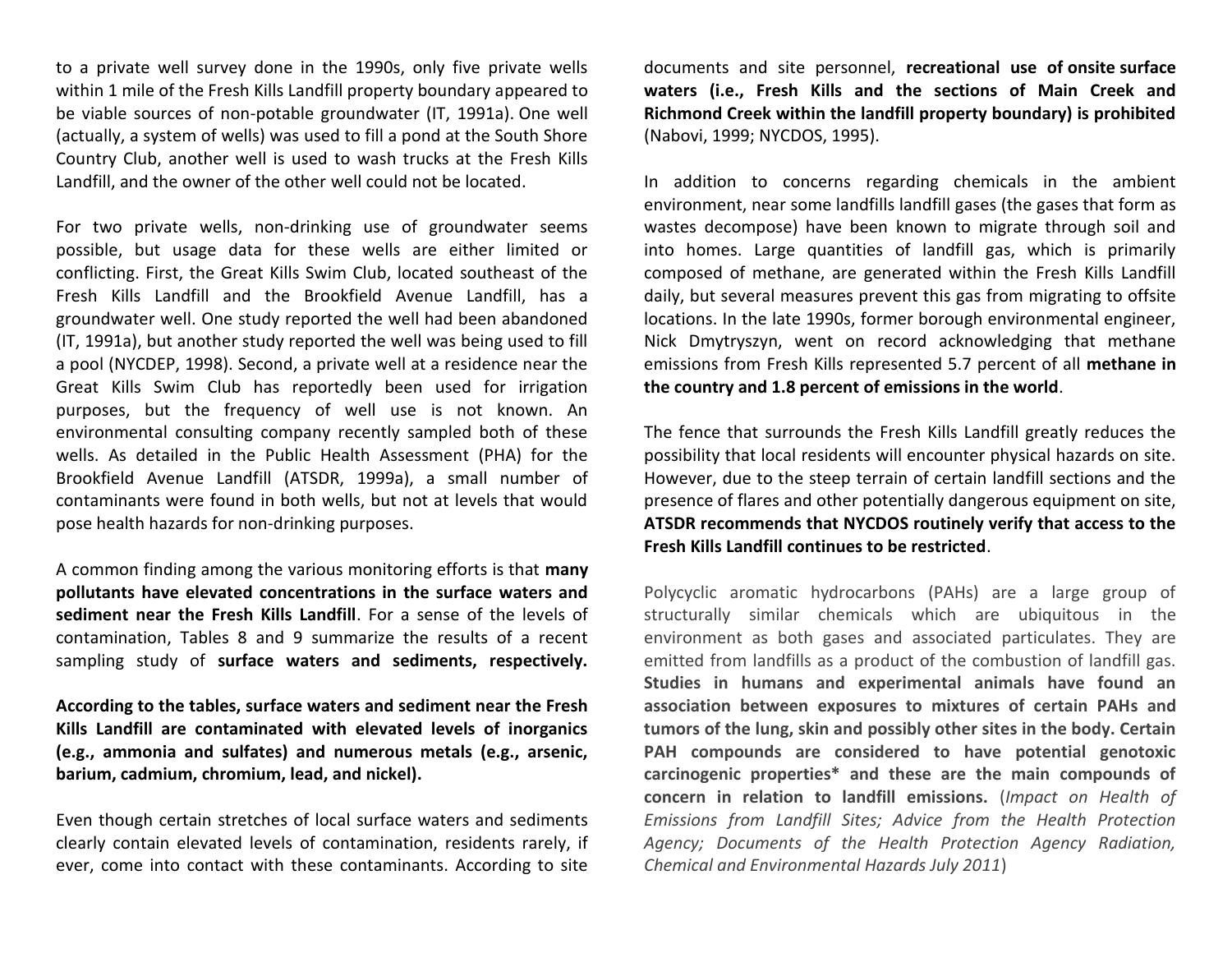"It is theoretically possible that **one 'hit' on DNA may produce a mutation that can eventually develop into a tumor. The assumption is thus made for genotoxic carcinogens that they do not have a threshold and that any exposure is associated with an increase in risk**, albeit this may be very small." - (*Impact on Health of Emissions from Landfill Sites; Advice from the Health Protection Agency; Documents of the Health Protection Agency Radiation, Chemical and Environmental Hazards July 2011*)

**Landfilling activities with the potential to generate particulates include:** 

- movement of waste on- and off-site
- handling storage and processing of waste
- plant traffic both on- and off-site
- plant used to burn landfill gas, including gas flares or engines
- dust generated from the surface of the landfill

**Exposure to particles that can enter the respiratory system is known to be associated with a range of adverse effects on health**. Particulate matter dispersed into the air by the aforementioned landfilling activities can cause a range of adverse health effects as fine particles are deposited efficiently in the deeper parts of the lung. "Dust" emitted from landfill sites will include both coarse and fine particles, with myriad potential health effects including damage to the respiratory system, and an exacerbation of pre-existing lung and heart conditions.

Acid gases may be emitted from landfill gas flares and engines as a result of the landfill gas combustion process. Examples of acid gases which can be emitted are nitrogen dioxide, Sulphur dioxide and halides, such as hydrogen chloride and hydrogen fluoride. Emissions from landfill sites can contribute to existing background levels of these pollutants in the local area. **At high concentrations, nitrogen dioxide (NO2) acts as an irritant of the airways and exposure can** 

**produce inflammation and bronchoconstriction (narrowing of the lungs) and can affect the immune cells in the lungs, increasing susceptibility to respiratory infections. Asthmatics are most susceptible, although high levels of NO2 may also produce effects on the lung function of non-asthmatics.** (*Impact on Health of Emissions from Landfill Sites; Advice from the Health Protection Agency; Documents of the Health Protection Agency Radiation, Chemical and Environmental Hazards July 2011*)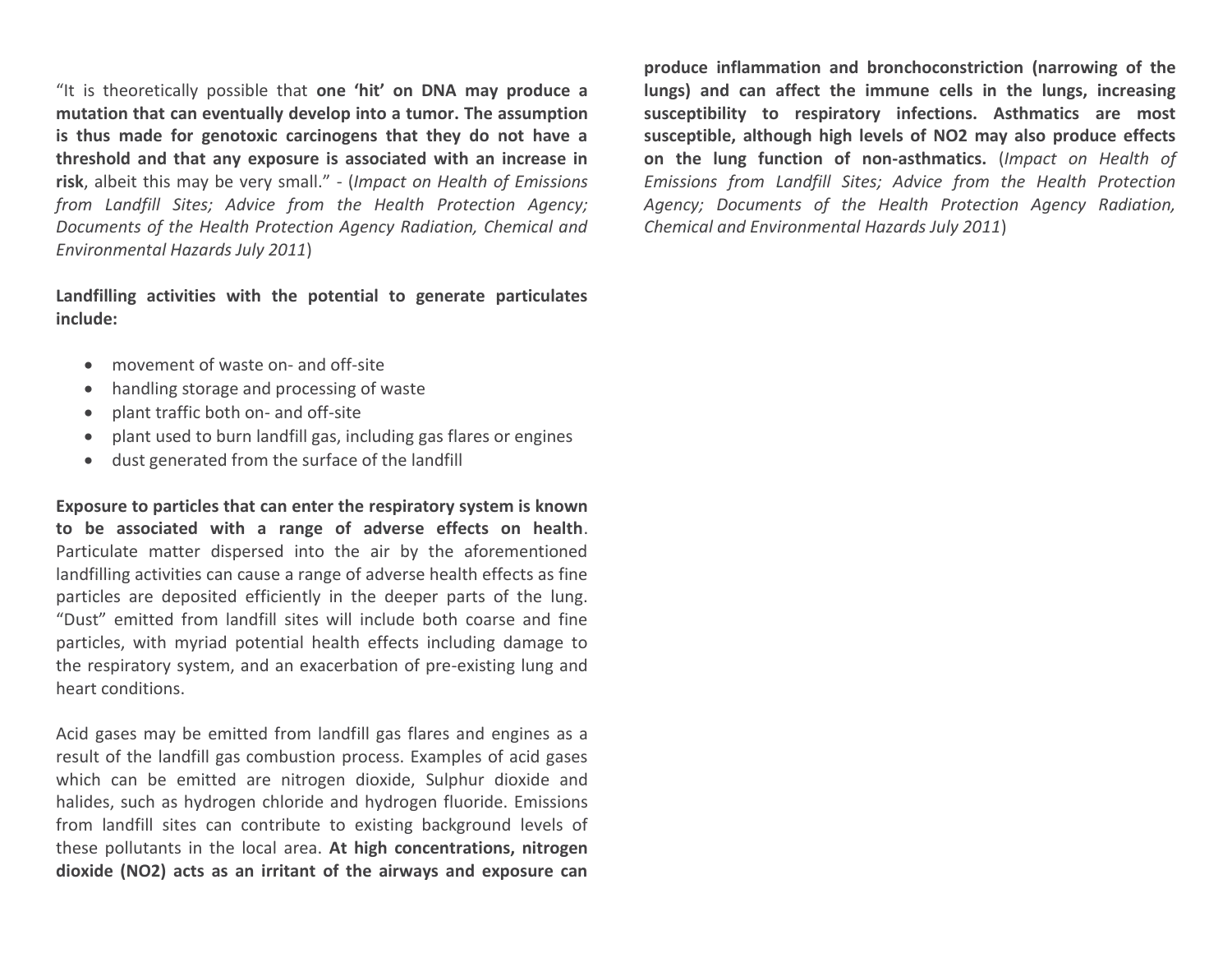#### **What is Bladder Cancer?**

There are several types of cancer which can start in the bladder, however, Urothelial carcinoma, also known as transitional cell carcinoma (TCC), is by far the most common type of bladder cancer. In fact, if you are told you have bladder cancer it is almost certain to be an urothelial carcinoma. These cancers start in the urothelial cells that line the inside of the bladder.

Urothelial cells also line other parts of the urinary tract, such as the part of the kidney that connects to the ureter (called the renal pelvis), the ureters, and the urethra. Patients with bladder cancer sometimes have other tumors in these places, so the entire urinary tract needs to be checked for tumors. *Source: NYC DOH Community Health Portal*



Bladder Cancer | *Credit: Google*



- Geographical comparison studying cancer deaths and birth defects in Clinton County, PA (home to landfill) compared to PA and US. **Found an increase in bladder cancer deaths in Clinton; increase in number of other cancers in Clinton and 3 surrounding counties.**
- Geographical comparison studying cancer rates in 8 counties in Illinois containing towns with contaminated wells compared to national rates. Study **found an excess in bladder cancer in town with contaminated wells.**
- Geographical comparison of 593 NPL waste sites in US. **Study found increased rates of cancer of the lung, bladder, stomach, and rectum.**
- Case-control studying 38 sites with likely landfill gas migration in New York State. **Study found an excess of female bladder cancer and female leukemia.**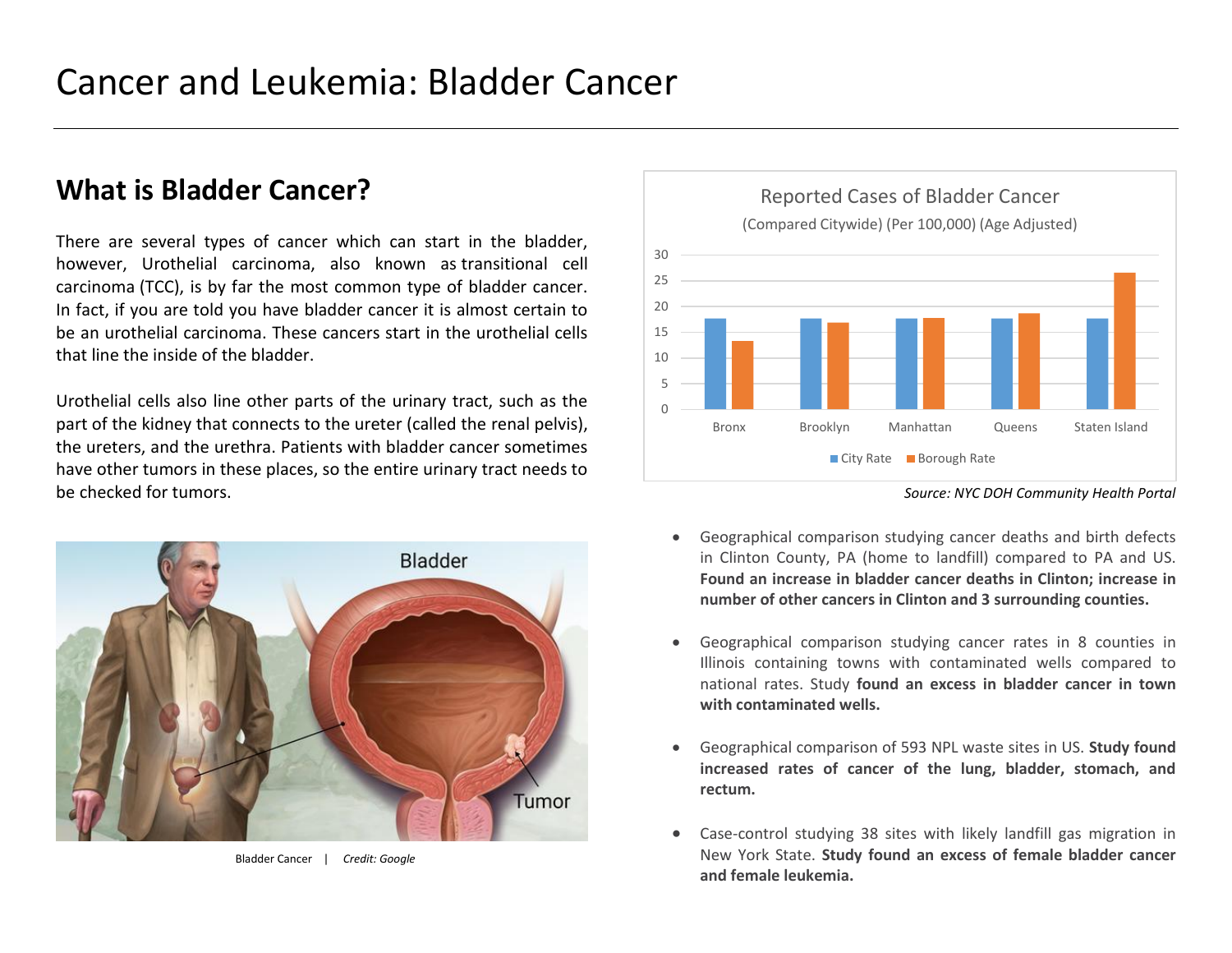#### **What is Breast Cancer?**

Breast cancer starts when cells in the breast begin to grow out of control. These cells usually form a tumor that can often be seen on an x-ray or felt as a lump. The tumor is malignant (cancerous) if the cells can grow into (invade) surrounding tissues or spread (metastasize) to distant areas of the body. Breast cancer occurs almost entirely in women, but men can get it, too.

Breast cancers can start from different parts of the breast. Most breast cancers begin in the ducts that carry milk to the nipple (ductal cancers). Some begin in the glands that make breast milk (lobular cancers). There are also other types of breast cancer that are less common. *Source: NYC DOH Community Health Portal*



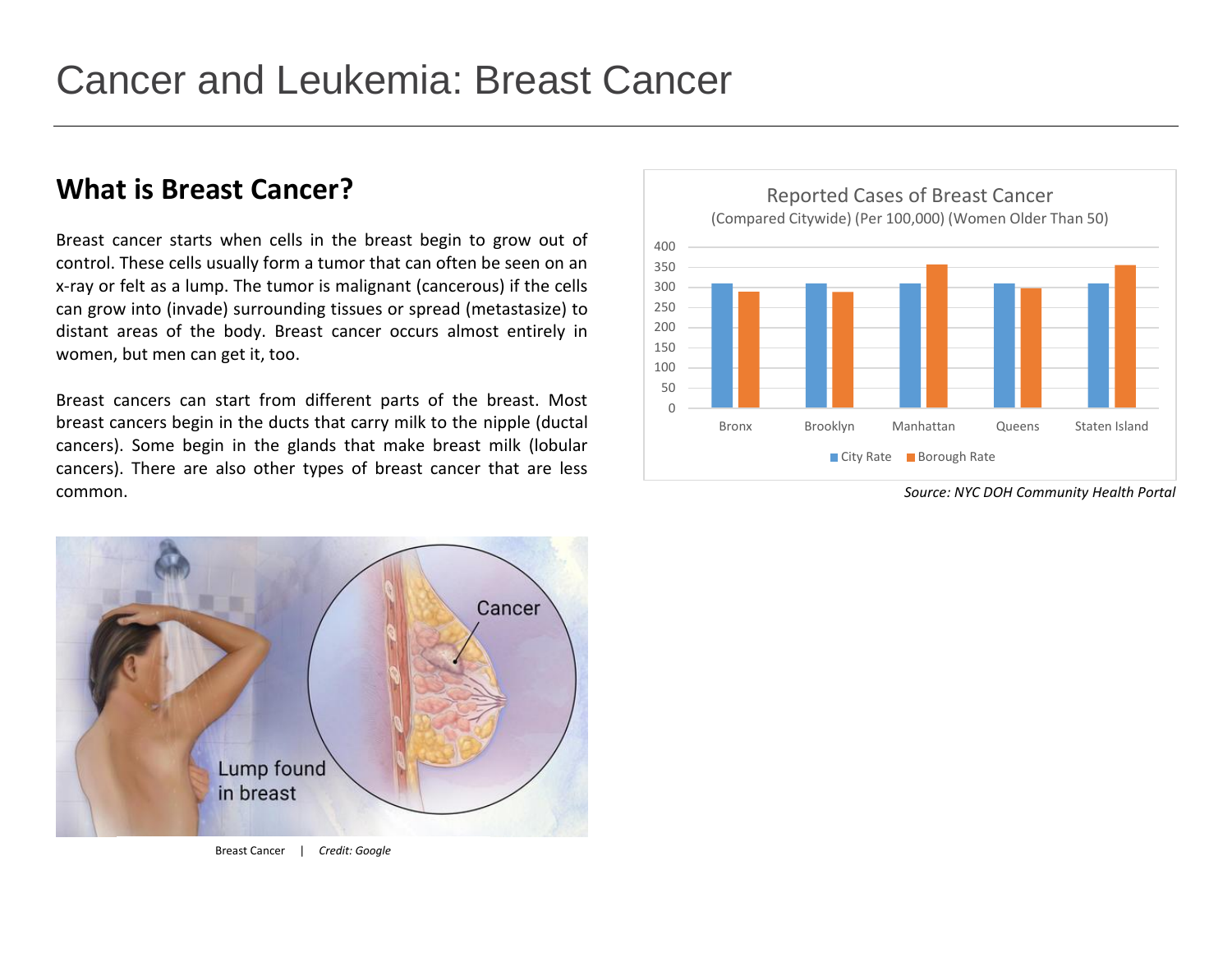#### **What is Lung and Bronchus Cancer?**

Lung cancer is the uncontrolled growth of abnormal cells in one or both lungs. These abnormal cells do not carry out the functions of normal lung cells and do not develop into healthy lung tissue. As they grow, the abnormal cells can form tumors and interfere with the functioning of the lung, which provides oxygen to the body via the blood.

There are two major types of lung cancer, non-small cell lung cancer and small cell lung cancer. Staging lung cancer is based on whether the cancer is local or has spread from the lungs to the lymph nodes or other organs. Because the lungs are large, tumors can grow in them for a long time before they are found. Even when symptoms, such as coughing and fatigue, do occur, people think they are due to other causes. For this reason, early-stage lung cancer (stages I and II) is difficult to detect.





*Source: NYC DOH Community Health Portal*

- Geographical comparison studying residents of Montreal Island in areas adjacent to landfill and estimated exposure to landfill gas **found an increase in incidence of stomach, liver, lung and prostate cancer for men, stomach and cervix-uteri cancer for women.**
- Geographical comparison of 593 NPL waste sites in US. **Study found increased rates of cancer of the lung, bladder, stomach, and rectum.**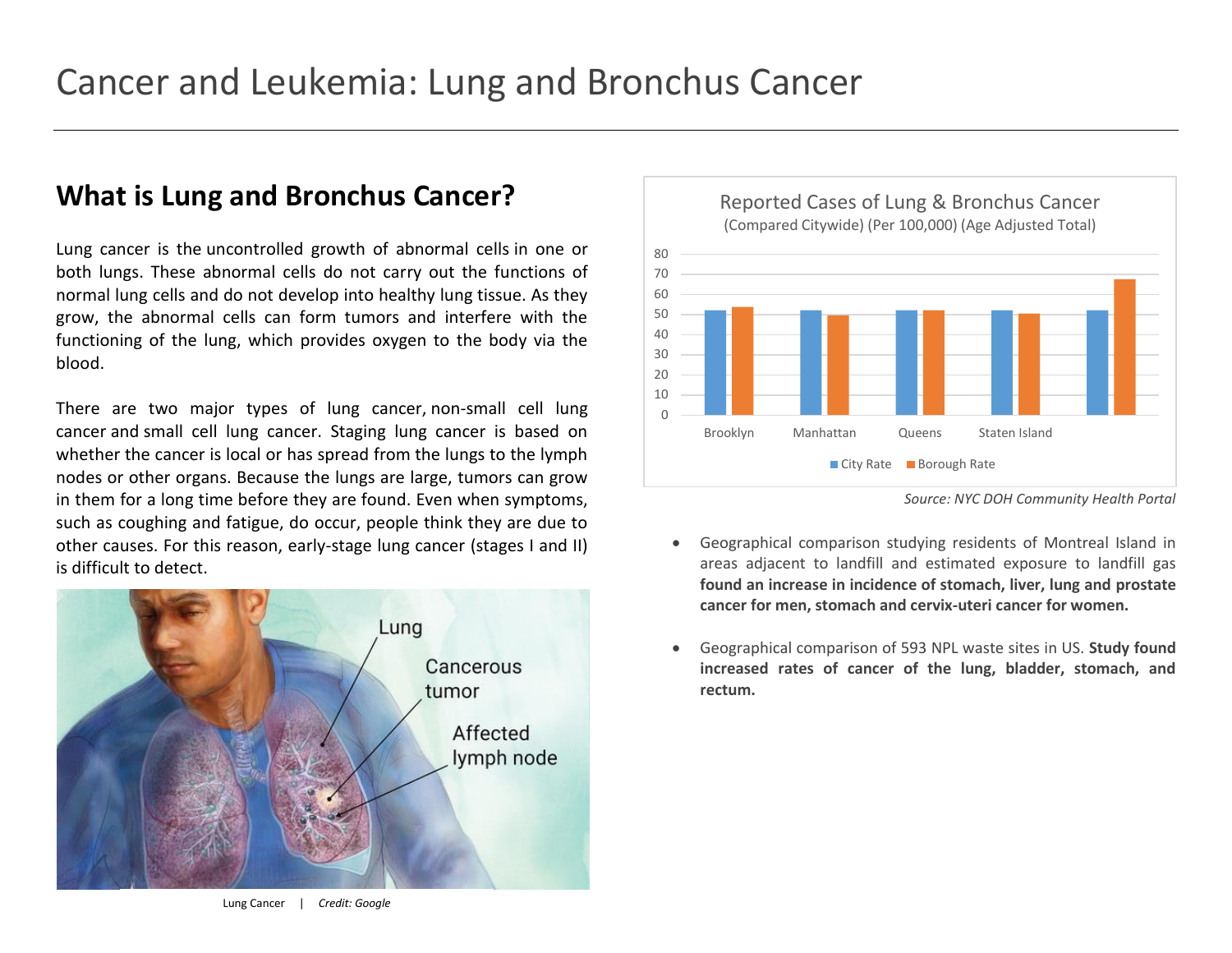#### **What is Pancreatic Cancer?**

Pancreatic cancer begins when cells in the pancreas start to grow uncontrollably. The pancreas is an organ located behind the stomach. It is shaped a bit like a fish with a wide head, a tapering body, and a narrow, pointed tail. In adults it is about 6 inches long but less than 2 inches wide.

The head of the pancreas is on the right side of the abdomen (belly), behind where the stomach meets the duodenum (the first part of the small intestine). The body of the pancreas is behind the stomach, and the tail of the pancreas is on the left side of the abdomen next to the spleen.





*Source: NYC DOH Community Health Portal*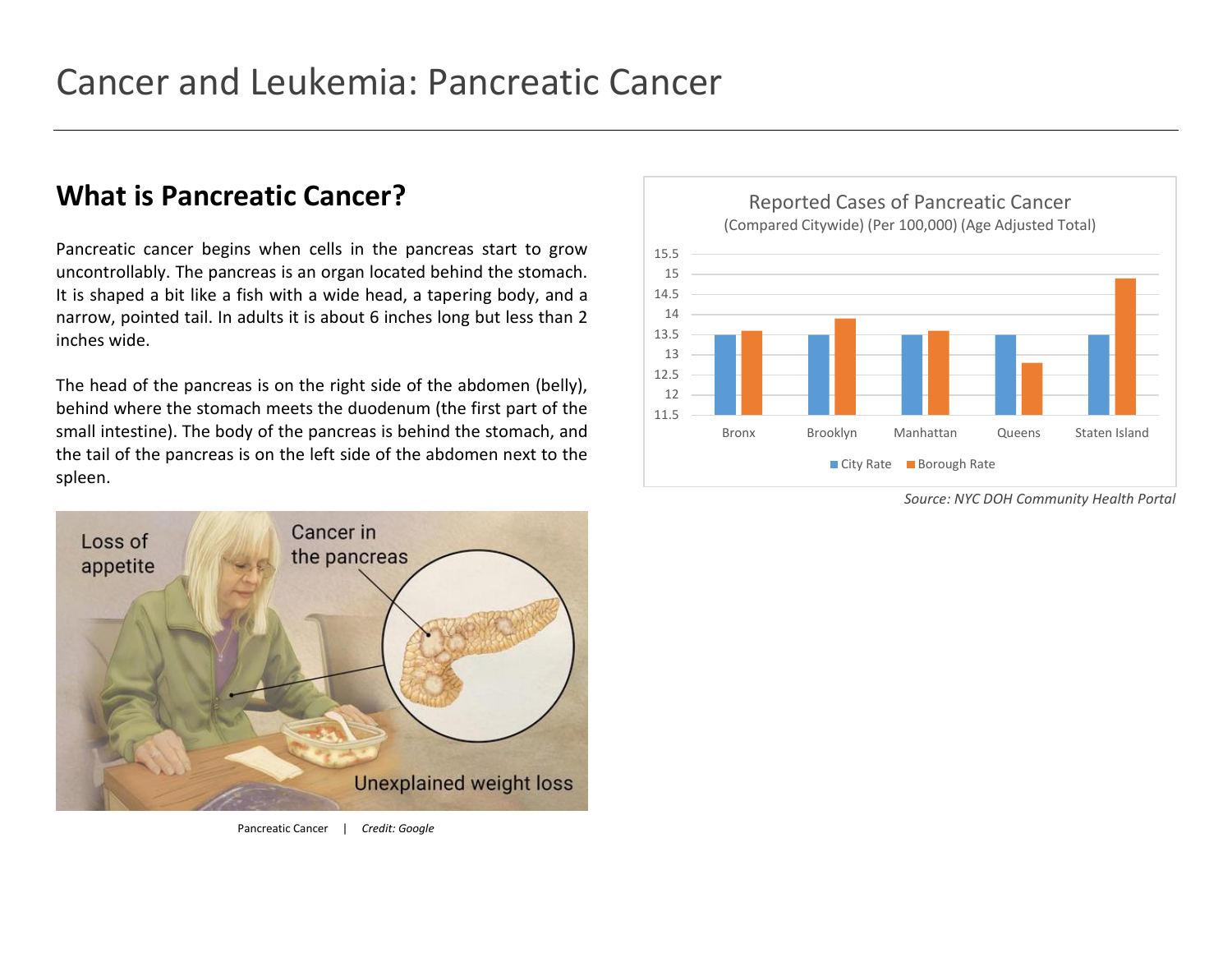#### **What is Thyroid Cancer?**

Thyroid cancer starts in the thyroid gland. To understand thyroid cancer, it helps to know about the normal structure and function of the thyroid gland.

The thyroid gland is below the thyroid cartilage (Adam's apple) in the front part of the neck. In most people, the thyroid cannot be seen or felt. It is butterfly shaped, with 2 lobes  $-$  the right lobe and the left lobe — joined by a narrow isthmus.

The thyroid gland has 2 main types of cells. Follicular cells use iodine from the blood to make thyroid hormones, which help regulate a person's metabolism. The amount of thyroid hormone released by the thyroid is regulated by the pituitary gland at the base of the brain, which makes a substance called thyroid-stimulating hormone (TSH). C cells (also called perifollicular cells) make calcitonin, a hormone that helps control how the body uses calcium.

Other, less common cells in the thyroid gland include immune system cells (lymphocytes) and supportive (stromal) cells. Different cancers develop from each kind of cell. The differences are important because they affect how serious the cancer is and what type of treatment is needed.

Many types of growths and tumors can develop in the thyroid gland. Most of these are benign (non-cancerous) but others are malignant (cancerous), which means they can spread into nearby tissues and to other parts of the body.



*Source: NYC DOH Community Health Portal*



Thyroid Cancer | *Credit: Google*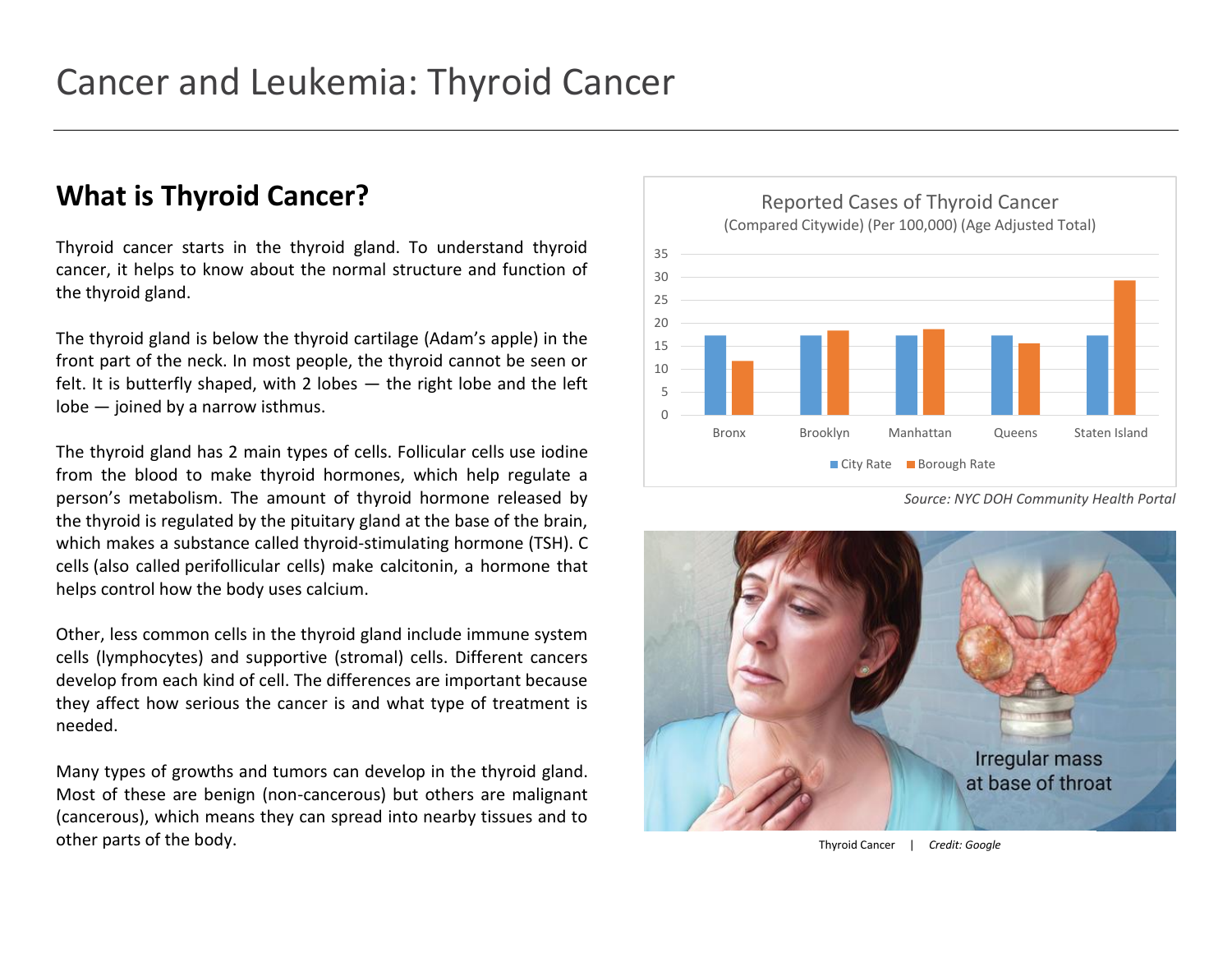#### **What is Acute Myeloid Leukemia?**

Acute myeloid leukemia (AML) has many other names, including acute myelocytic leukemia, acute myelogenous leukemia, acute granulocytic leukemia, and acute non-lymphocytic leukemia.

"Acute" means that this leukemia can progress quickly if not treated, and would probably be fatal in a few months. "Myeloid" refers to the type of cell this leukemia starts from. Most cases of AML develop from cells that would turn into white blood cells (other than lymphocytes), but some cases of AML develop in other types of blood-forming cells.

AML starts in the bone marrow (the soft inner part of certain bones, where new blood cells are made), but in most cases it quickly moves into the blood. It can sometimes spread to other parts of the body including the lymph nodes, liver, spleen, central nervous system (brain and spinal cord), and testicles.



*Source: NYC DOH Community Health Portal*

- Geographical comparison studying three counties adjacent to a waste dump compared to the whole region. **Study found an excess in leukemia incidence.**
- Geographical comparison studying cancer rates in Woburn (home to landfill) compared to national rates. **More than 2-fold excess in childhood leukemia.**
- Case-control studying exposure index based on fraction of water supply in household from contaminated wells. **Study found an increase in eye/ear anomalies, CNS/chromosomal/cleft anomalies; perinatal deaths; kidney/urinary tract disorders, lung/respiratory disorders.**
- Case-control studying 38 sites with likely landfill gas migration in New York State. **Study found an excess of female bladder cancer and female leukemia.**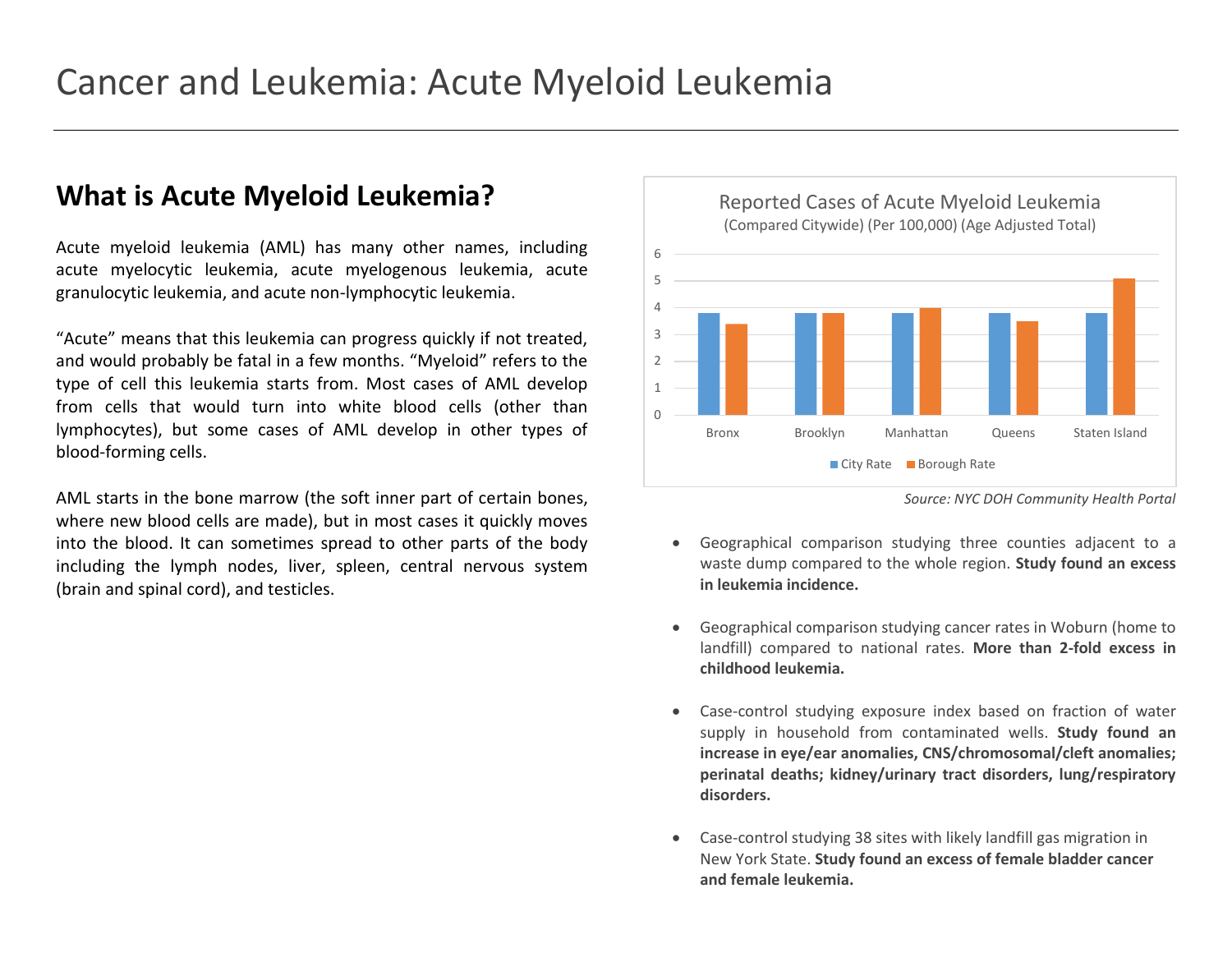#### **What is Chronic Lymphocytic Leukemia?**

Chronic Lymphocytic Leukemia (CLL) is a type of cancer that starts from cells that become certain white blood cells (called lymphocytes) in the bone marrow. The cancer (leukemia) cells start in the bone marrow but then go into the blood.

In CLL, the leukemia cells often build up slowly over time, and many people don't have any symptoms for at least a few years. In time, the cells can spread to other parts of the body, including the lymph nodes, liver, and spleen.



*Source: NYC DOH Community Health Portal*

- Geographical comparison studying three counties adjacent to a waste dump compared to the whole region. **Study found an excess in leukemia incidence.**
- Case-control studying 38 sites with likely landfill gas migration in New York State. **Study found an excess of female bladder cancer and female leukemia.**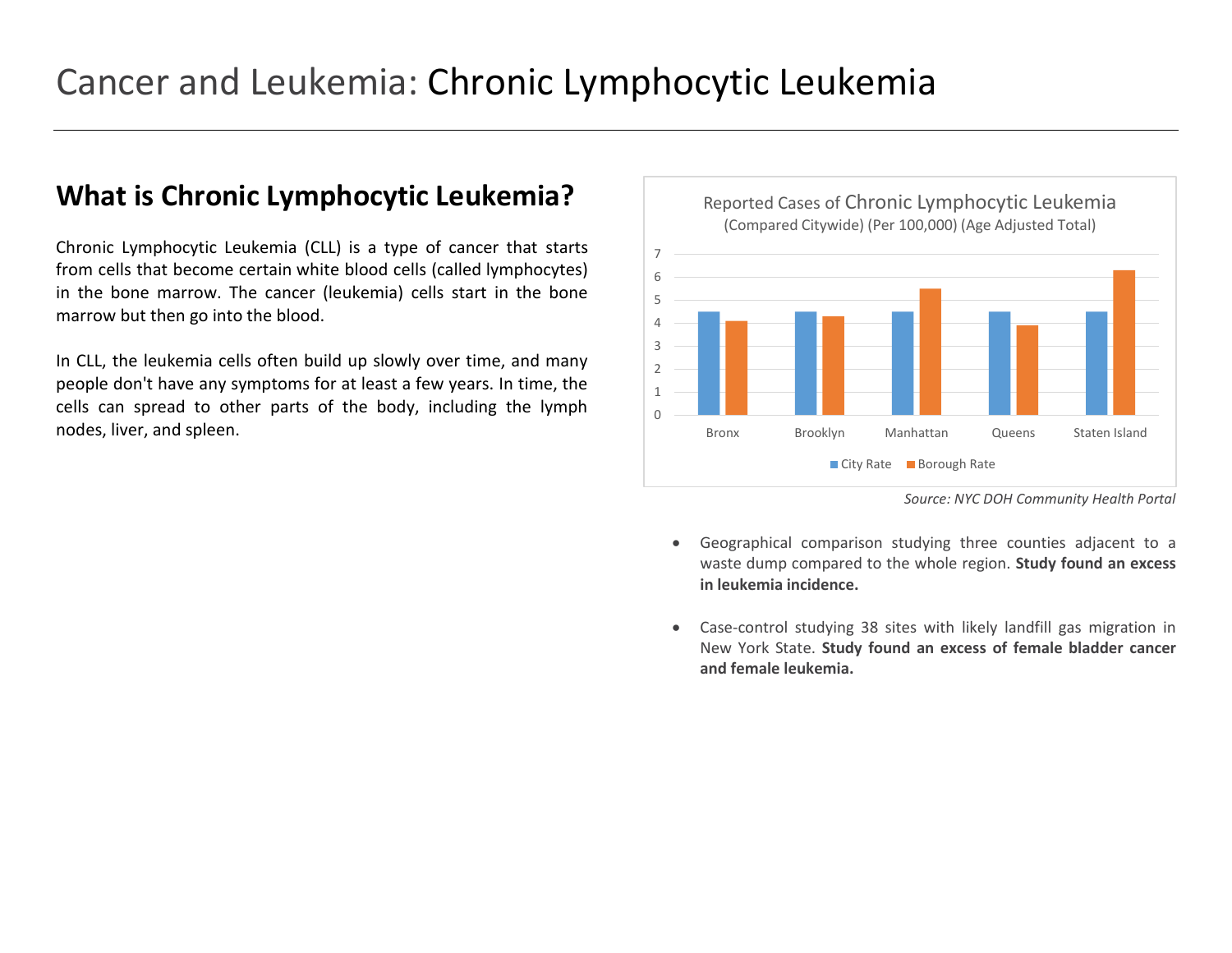#### **What is Asthma?**

Asthma is a chronic (long-term) lung disease that inflames and narrows the airways. Asthma causes recurring periods of wheezing (a whistling sound when you breathe), chest tightness, shortness of breath, and coughing. The coughing often occurs at night or early in the morning.







*Source: NYC DOH Community Health Portal*

• Case-control study measuring individual exposure index based on concentration of pollutants and daily activity of study subjects. The study **identified a relationship between exposure level and existing cases of respiratory and psychological issues.**